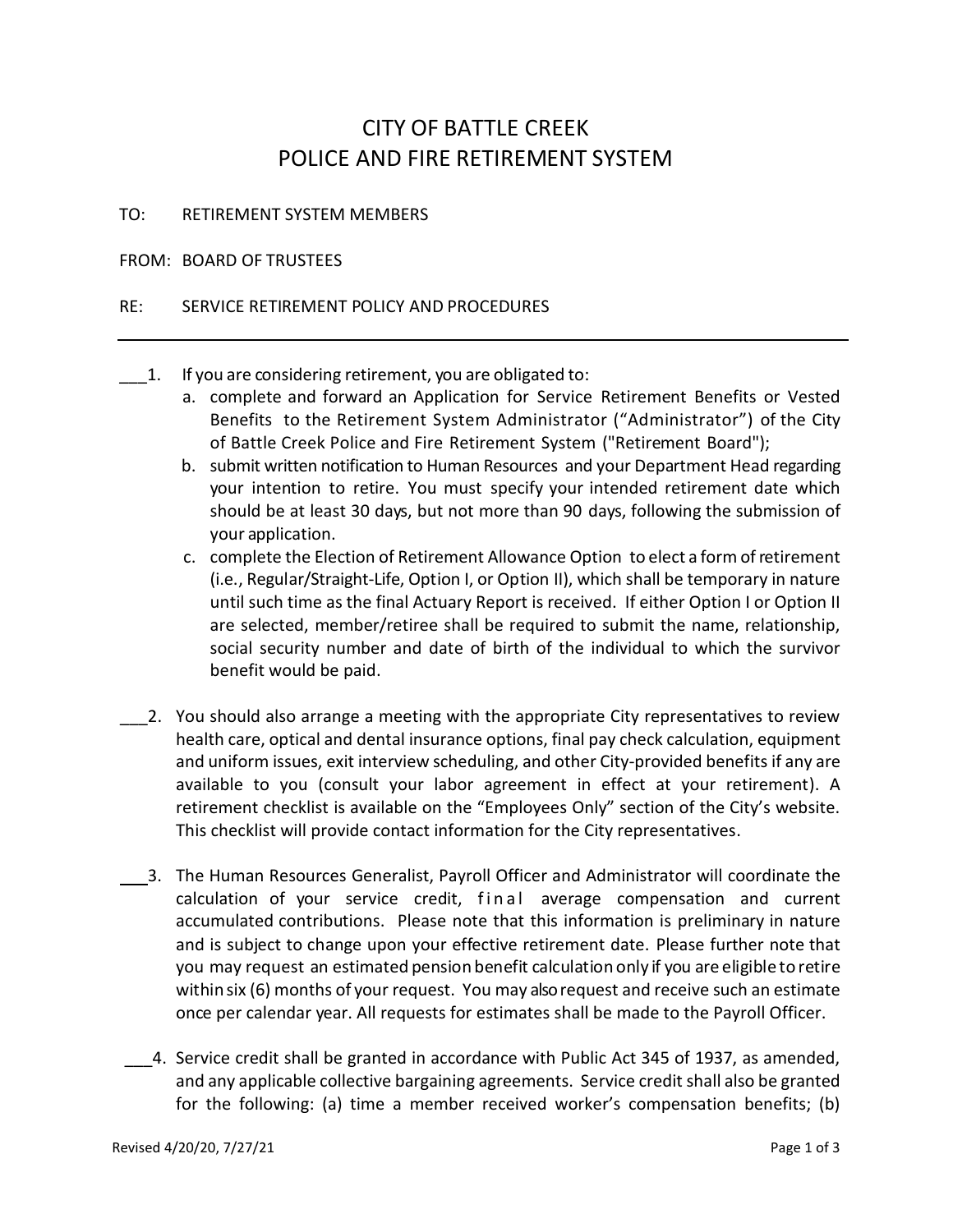military service leave and military field training leave; (c) time spent on sick and accident; and (d) unpaid medical leave that did not cause a break in employment with the City.

- 5. After your effective retirement date the Human Resources Generalist will provide your retirement data to the Administrator who will forward such information to the Retirement System's Actuary for calculation of your annual pension benefit. The Retirement System Actuary will complete and forward the final benefit report to the Administrator.
- \_\_\_6. The Retirement System will process your pension payment on a monthly basis. You should anticipate that retirement system benefits will begin approximately 30 to 60 days after your effective retirement date. You will receive any retroactive amounts with your first pension check. To expedite your benefit payments, your benefit amount will be an estimated amount calculated by the Administrator, based on the Regular/Straight-Life calculation. Once the final actuarial report is received, any necessary adjustments to previously issued benefit payments will be processed.
- 7. The Administrator will provide you with a copy of the completed Actuary's report. Upon receipt of the completed Actuary's report, you may submit a revised Election of Retirement Allowance Option Form within ten (10) calendar days allowing you to change the original elected formofretirement (i.e., Regular/Straight-Life, Option I, or Option II). If no revised form is received, the original Election of Retirement Allowance Option Form shall prevail. Following are the retirement options:

**Regular/Straight-Life Retirement.** This straight-life form of benefit is payable to you for your life. Upon your death, 60% of your regular retirement pension is continued for the remainder of your spouse's lifetime. To be eligible, your spouse must have been your legal spouse at both the date of your retirement and the date of your death.

**Option I - 100% Survivor.** You are paid a reduced pension for your life. Upon your death, 100% of the reduced Option I pension is continued for the remainder of your nominated beneficiary's life. To be eligible, the beneficiary must have an insurable interest in your life. You must notify the Administrator of your election within ten (10) calendar days as mentioned above. Once you are retired, you may not change your beneficiary nomination.

**Option II - 50% Survivor.** You are paid a reduced pension for your life. Upon your death, 50% of the reduced Option II pension is continued for the remainder of your nominated beneficiary's life. To be eligible, the beneficiary must have an insurable interest in your life. You must notify the Administrator of your election within ten (10) calendar days as mentioned above. Once you are retired, you may not change your beneficiary nomination.